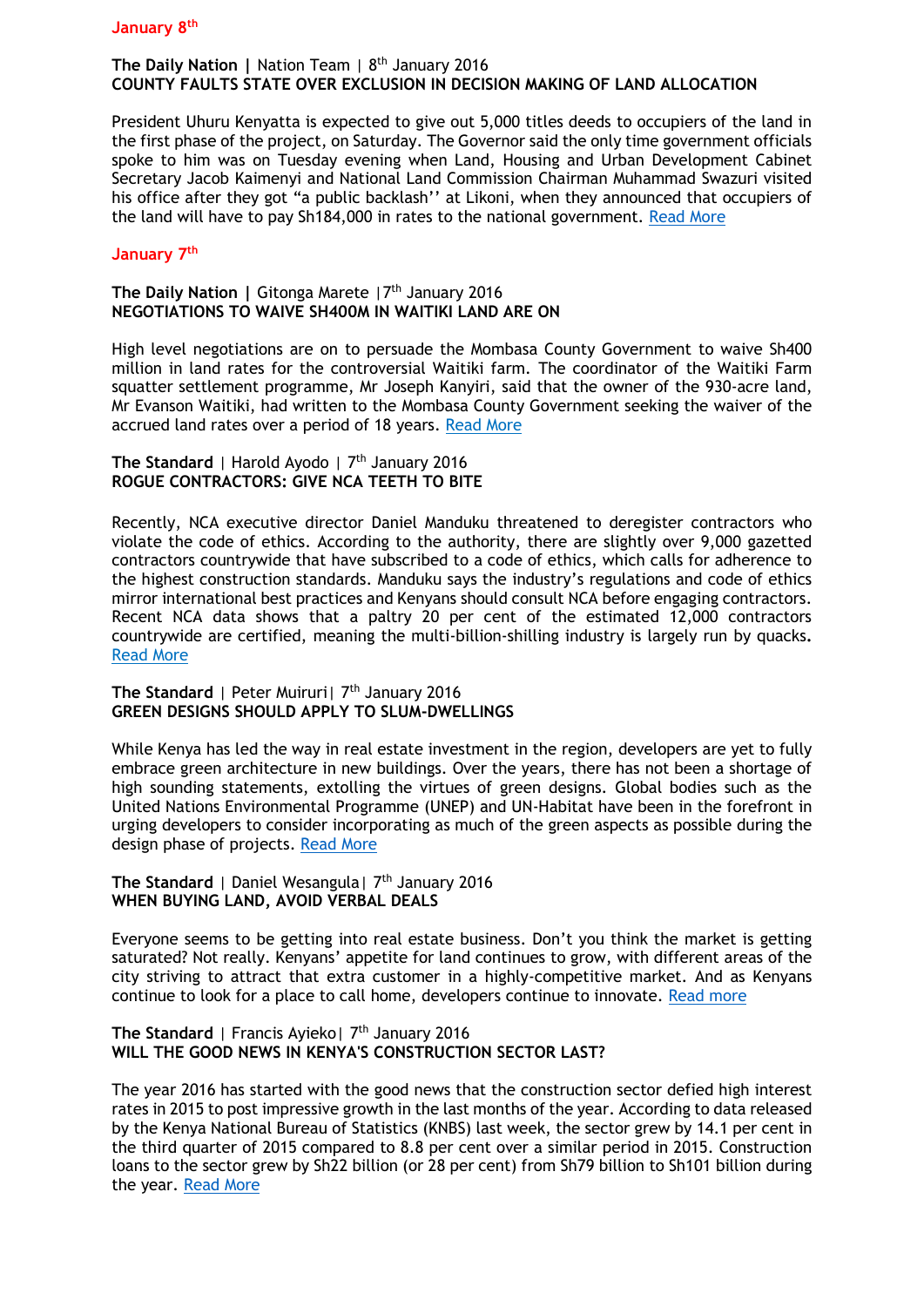# **The Standard** | Peter Muiruri | 7<sup>th</sup> January 2016 **A LOOK AT WHAT LIES IN STORE FOR REAL ESTATE THIS YEAR**

How will the real estate sector perform in 2016? After registering mixed fortune in 2015, players are hoping that the New Year will bring good tidings to the property industry. Already, pundits are saying that all indications are that the sector will continue on an upwards trajectory owing to the huge demand for housing by the rising middle class in the country. The government's plan to reduce the country's annual housing deficit that stands at about 300,000 continues to face financial and policy challenges. The continued presence of multinationals in Kenya will also see a need for more Grade A offices. [Read More](file:///C:/Users/KPDA%20LAPTOP/Downloads/Read%20more%20at:%20http:/www.standardmedia.co.ke/lifestyle/article/2000187261/a-look-at-what-lies-in-store-for-real-estate-this-year)

# **The People daily** I The People Daily Reporter | 7<sup>th</sup> January 216 **DEMAND FOR PROPERTY EXPECTED TO INCREASE IN 2016**

With demand for real estate in Nairobi sending property prices soaring on the back of rapid urbanisation, nearby counties are also seeing an uptake in activity as developers look to channel funds into satellite cities and commuter towns. Advertised land prices in Nairobi's nine fastestgrowing suburbs have increased five-fold since 2007, and according to analysts the trend is set to continue in 2016. [Read More](http://www.mediamaxnetwork.co.ke/k24-tv/190748/demand-for-property-expected-to-increase-in-2016/)

# **January 6th**

# **The Daily Nation | Pscul 6<sup>th</sup> January 2016 TITLES OF 350,000 ACRES OF ILLEGALLY ACQUIRED LAND IN LAMU REVOKED**

Land Cabinet Secretary Jacob Kaimenyi told the Presidential Strategic Communications Unit (PSCU) on Tuesday evening that among the revoked documents were title deeds for 12 parcels whose notice of revocation had expired. Prof Kaimenyi disclosed that more title deeds for land acquired irregularly will be revoked and returned to the public for "farming and other development" [Read More](http://www.nation.co.ke/news/Titles-Lamu-land-revoked/-/1056/3022818/-/lykmqy/-/index.html)

# **The Daily Nation | Martin Mwaura | 6<sup>th</sup> January 2016 MURANG'A COUNTY CHIEFS THREATENED OVER KIHIU MWIRI KILLINGS**

County Commissioner Kula Hache has received a death threat over the killings of Kihiu Mwiri land-buying company directors .The Christmas card with the death threat also mentioned Kangema Deputy County Commissioner Joel Cherop, District officer Lydia Munyi and Nanga Chief. This comes only weeks after President Uhuru Kenyatta ordered the processing and issuing of title deeds at the controversial settlement scheme. [Read More](http://www.nation.co.ke/counties/Muranga-Kihiu-Mwiri-killings/-/1107872/3022906/-/as4fcmz/-/index.html)

#### **The Star|** Constant Munda| 6th January 2016 **CONSTRUCTION SECTOR GROWS, PROPS ECONOMY**

The construction sector shrugged off high interest rates in 2015 as building activities increased towards the end of the year driven by rise in borrowing. The construction sector posted the highest growth between July and September among the key sectors of the economy, the Kenya National Bureau of Statistics said last week, but key indicators point to a slow year-on-year growth in 10 months through October. [Read More.](http://www.the-star.co.ke/news/2016/01/06/construction-sector-grows-props-economy_c1269845)

#### **The Star** | Martin Mwita | 6<sup>th</sup> January 2016 **KENYANS IN DIASPORA BOOST COAST HOUSE MARKET**

Developers in the region say renewed diaspora interest on property is due to improved security. The region had suffered a market slump following a wave of terror related incidences causing house prices to decrease by an average of 20 per cent in 2014.

The sector however made a slight improvement last year and prices are projected to increase by between 25 and 30 per cent this year. [Read More.](http://www.the-star.co.ke/news/2016/01/06/kenyans-in-diaspora-boost-coast-house-market_c1269844)